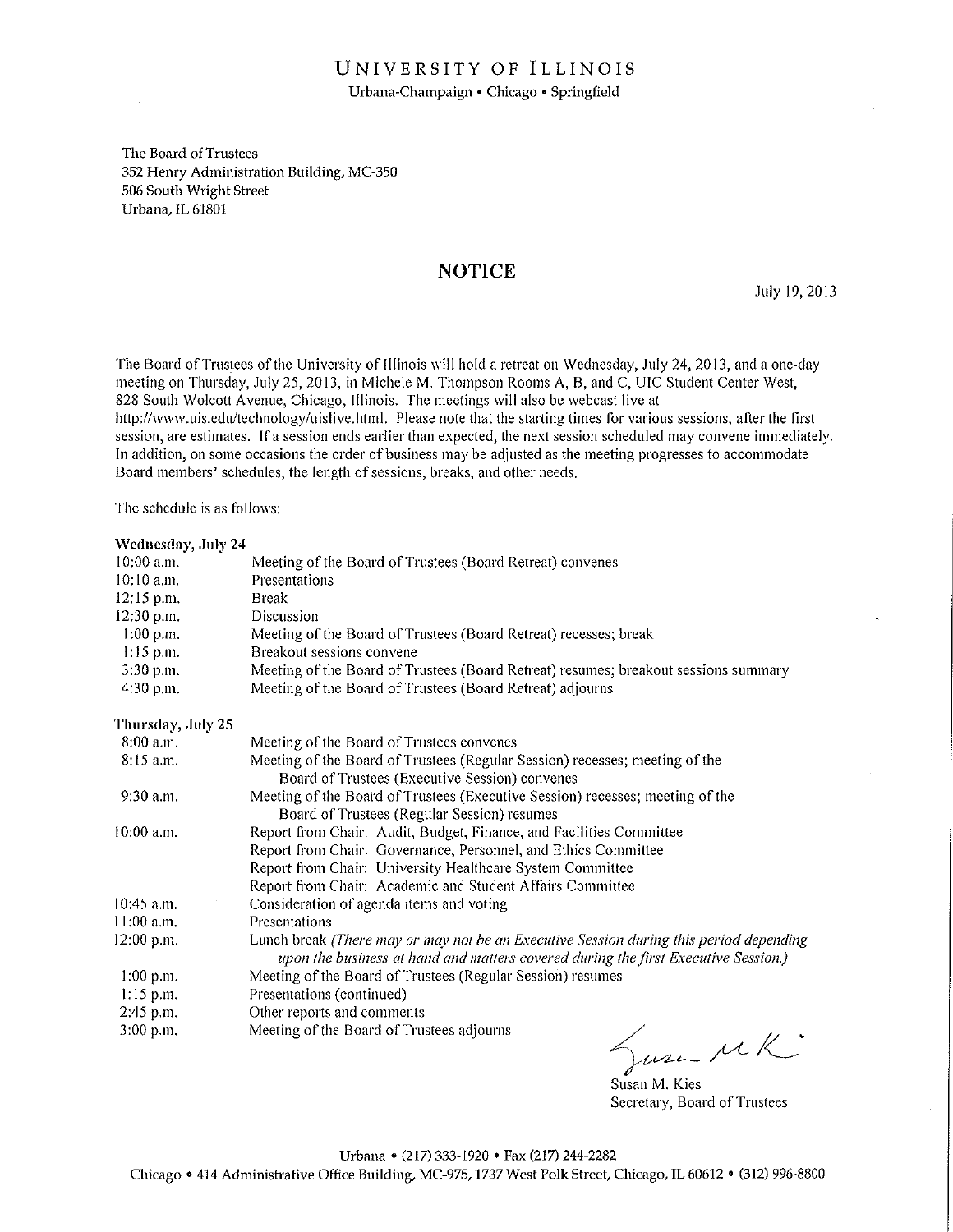## **University of Illinois Board of Trustees**

### **Meeting Schedule for Retreat**

Wednesday, July 24, 2013 UIC Student Center West 828 South Wolcott Avenue, Chicago, Illinois Michele M. Thompson Rooms A, B, and C

### The Board of Trustees Meeting will be webcast live at the following address: http://www.uis.edu/technology/uislive.html

Please note that the starting times for various sessions, after the first session, are estimates. If a session ends earlier than expected, the next session scheduled may convene immediately. In addition, on some occasions the order of business may be adjusted as the meeting progresses to accommodate board members schedules, the length of sessions, breaks and other needs.

#### 10:00 a.m. Convene Retreat

- Roll Call
- Identification of University Officers Present
- Opening Remarks by the Chair of the Board
- Chair of the Governance, Personnel and Ethics Committee  $\circ$  Presentation of the day's format
- Opening Remarks by the President
	- o Introduce Chancellors/Speakers/Questions
- 10:10 a.m. Dr. Arthur Rubenstein: The Academic Medical Center
- 10:50 a.m. Dr. Luis Munoz: Community Expectations
- 11:10 a.m. Huron Presentation
- 11:45 a.m. Vice President and Comptroller Walter Knorr: Financial Model
- 12:15 p.m. Break Box lunches
- 12:30 p.m. Health Sciences Deans: Discussion
- 1:00 p.m. Break: (Board of Trustee meeting recess)
- 1:15 p.m. Breakout Groups
- 3:30 p.m. Regular Meeting Resumes (re-convene Board of Trustees meeting) • Breakout Groups: Scribes report summary of discussions
- 4:30 p.m. Adjourn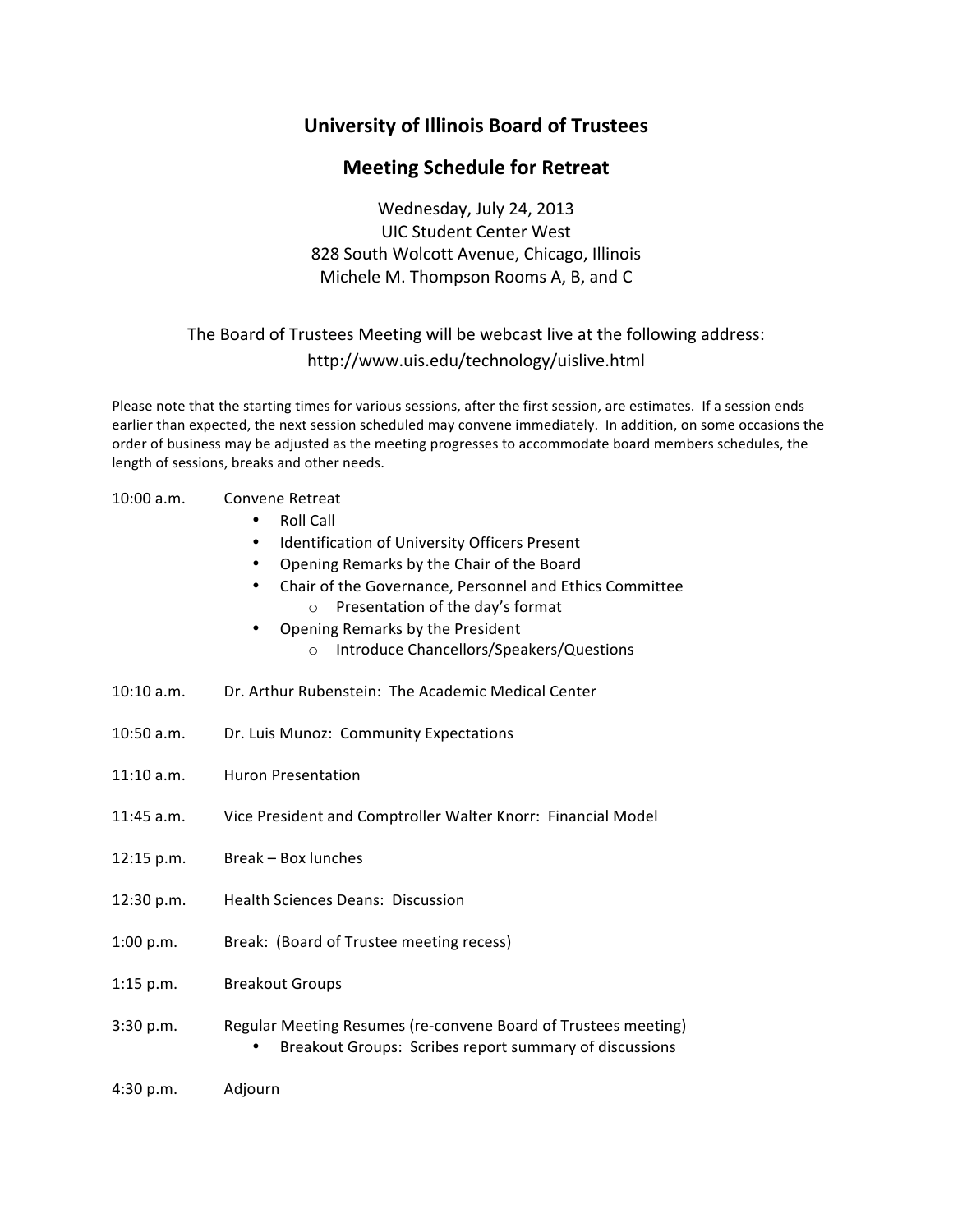# **University of Illinois Board of Trustees**

## **Meeting Schedule and Agenda List**

Thursday, July 25, 2013 UIC Student Center West 828 South Wolcott Avenue, Chicago, Illinois Michele M. Thompson Rooms A, B, and C

The Board of Trustees Meeting will be webcast live at the following address: <http://www.uis.edu/technology/uislive.html>

Please note that the starting times for various sessions, after the first session, are estimates. If a session ends earlier than expected, the next session scheduled may convene immediately. In addition, on some occasions the order of business may be adjusted as the meeting progresses to accommodate board members schedules, the length of sessions, breaks and other needs.

- 8:00 a.m. Convene meeting of the Board of Trustees
	- Roll Call
- 8:15 a.m. Executive Session
- 9:30 a.m. Regular meeting resumes
	- Chairman Christopher Kennedy: Opening Remarks
		- o Introduction of Ms. Dalilah Villa and Ms. Marlena Keller to sing State Song: *Illinois*
	- President Robert A. Easter: Comments and Introduction of Senate Observers and Academic Professional Staff Representative
- 9:40 a.m. Chancellor/Vice President Paula Allen-Meares: Welcome
- 10:00 a.m. Committee Reports
	- Audit, Budget, Finance and Facilities Committee: Trustee Edward L. McMillan, Chair
	- Governance, Personnel, and Ethics Committee: Trustee Pamela Strobel, **Chair**
	- University Healthcare System Committee: Trustee Timothy Koritz, Chair
	- Academic and Student Affairs Committee: Trustee Karen Hasara, Chair
- 10:45 a.m. Consideration of Agenda Items and Voting
	- Regular Agenda, vote on items
	- Roll Call Agenda, vote on items
- 11:00 a.m. Dashboard Reports
	- Chancellors Dashboard Report: Research Performance o Chicago, Urbana, Springfield
	- Hospital Dashboard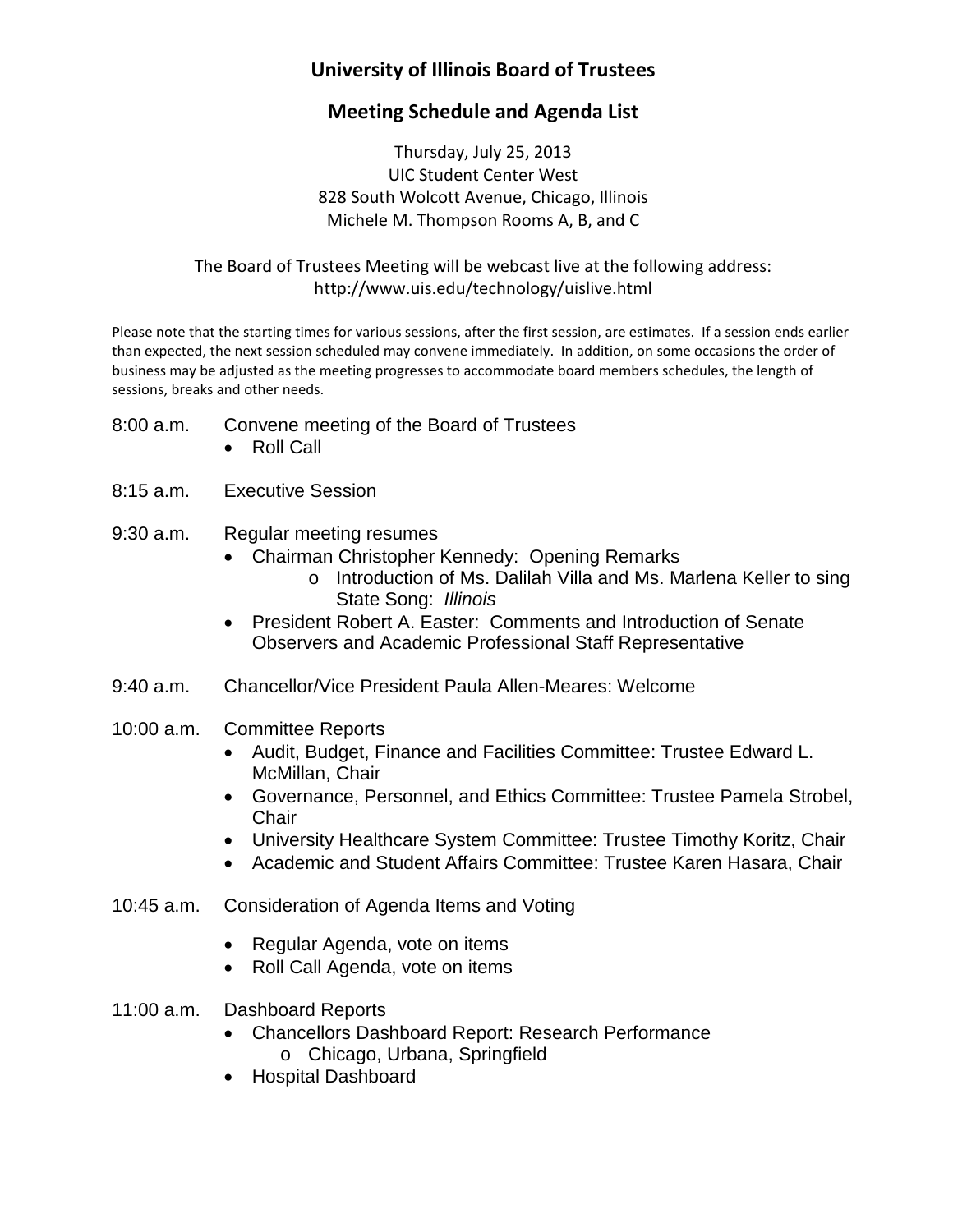12:00 p.m. Lunch Break

There may or may not be an executive session during this period depending on the business at hand and matters covered during the first executive session.

- 1:00 p.m. Regular Meeting Resumes
	- Arts Performance: UIC Summer Jazz Camp Performers
- 1:15 p.m. Presentations
	- 1:15 p.m. Illini 4000 for Cancer
	- 1:35 p.m. Dean Michael Mikhail, College of Business Administration
	- 1:45 p.m. Dr. Lawrence Schook: UI LABS
- 2:00 p.m. Revenue and Expenses
	- 2:00 p.m. Vice President Knorr: Financial Report
	- 2:15 p.m. Mr. Loren Taylor: University of Illinois Alumni Association Report
	- 2:30 p.m. Dr. Tom Farrell: University of Illinois Foundation

#### 2:45 p.m. Other Reports and Comments

- Chairman Christopher Kennedy, Additional Comments
- President Robert A. Easter, Additional Comments
- Old Business, from Board Members
- New Business, from Board Members
- Dr. Nicholas Burbules: Annual Report from the University Senates **Conference**
- Public Comment Session
- Announcements, from Chair of the Board (upcoming meetings)
- 3:00 p.m. Meeting of the Board Adjourns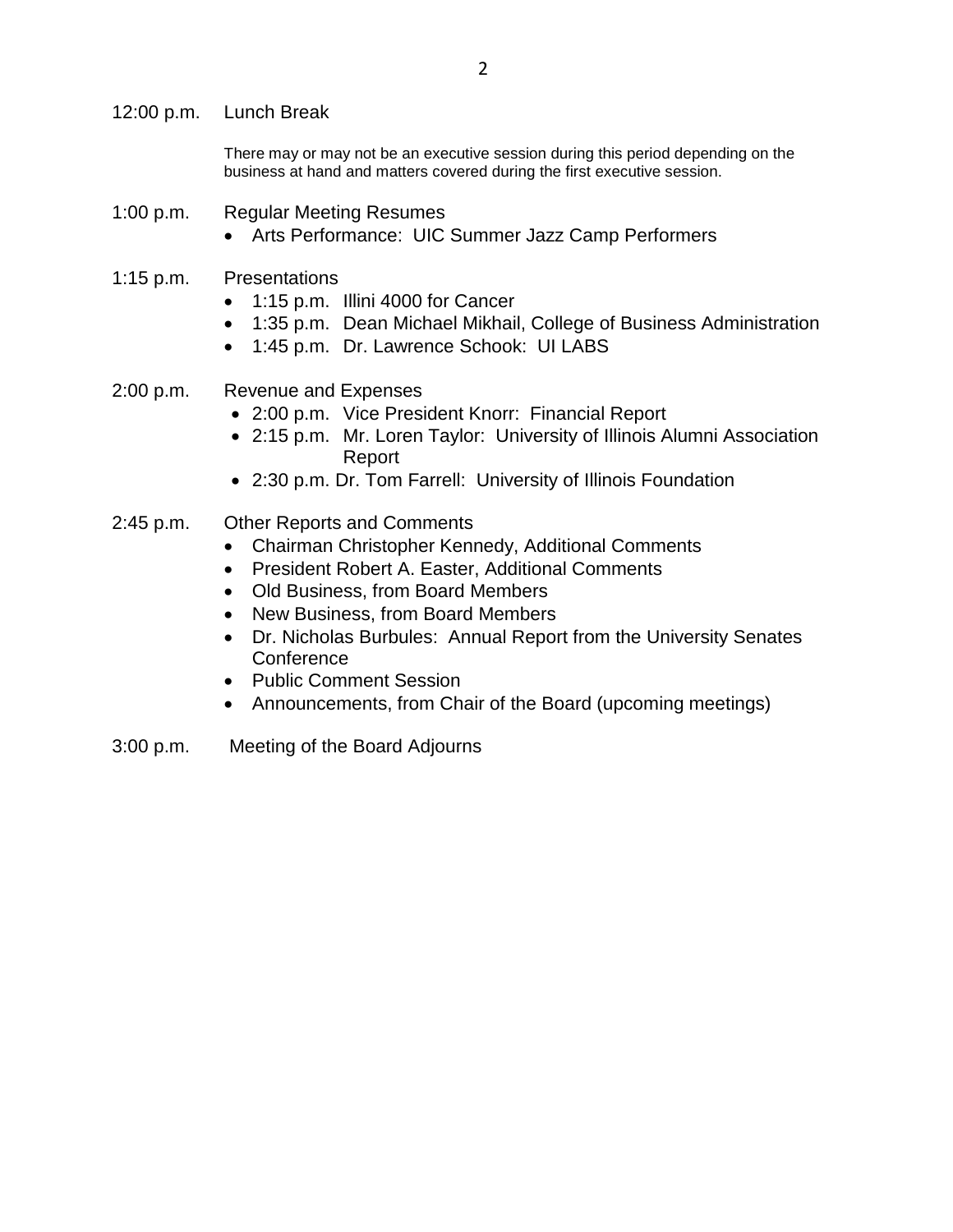### **Approval of Minutes**

A1. Approve Minutes of Board of Trustees Meeting

## **Regular Agenda**

### *Presented to the Board as a Whole:*

01. Extend Appointment and Adopt Incentive-Based Compensation Plan for President

*The following recommendations have been reviewed by the Governance, Personnel, and Ethics Committee prior to advancement to the Board as a Whole:*

- 02. Appoint Dean, College of Agricultural, Consumer and Environmental Sciences, Urbana
- 03. Appoint Interim Dean and Dean, College of Engineering, Urbana
- 04. Appoint Interim Dean, School of Labor and Employment Relations, Urbana
- 05. Appoint Interim Dean, College of Liberal Arts and Sciences, Urbana
- 06. Appoint Dean of Libraries and University Librarian, Urbana
- 07. Appoint Dean, College of Media, Urbana
- 08. Appoint Dean, College of Architecture, Design, and the Arts, Chicago
- 09. Appoint Members to the Athletic Board, Urbana

*The following recommendations have been reviewed by the Governance, Personnel, and Ethics Committee and the Academic and Student Affairs Committee prior to advancement to the Board as a Whole:*

- 10. Promotions in Academic Rank and Change in Tenure, 2013-14
- 11. Amend Policy on Employment of University of Illinois Retirees and Employment of Other State Universities Retirement System **Annuitants**

*The following recommendations have been reviewed by the Academic and Student Affairs Committee prior to advancement to the Board as a Whole:*

12. Appoint Interim Vice President for Health Affairs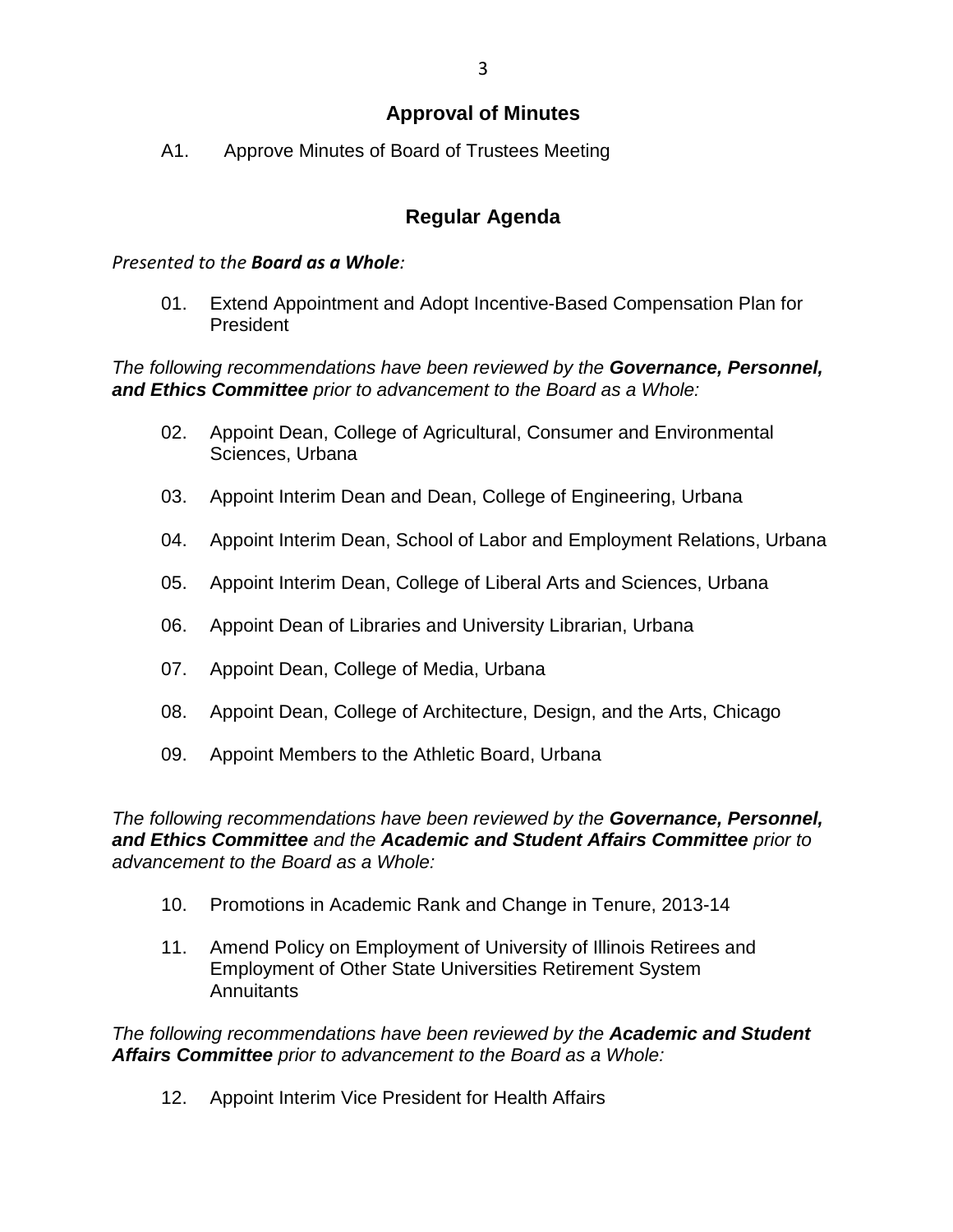- 13. Appointments to the Faculty, Administrative/Professional Staff, and Intercollegiate Athletic Staff
- 14. Appoint Professors to the Center for Advanced Study, Urbana
- 15. Redesignate and Reorganize the Bachelor of Science in Journalism in Broadcast Journalism and the Bachelor of Science in Journalism in News Editorial, College of Media, Urbana
- 16. Rename the Bachelor of Science in Health, College of Applied Health Sciences, Urbana
- 17. Reorganize the Department of Bioengineering, College of Engineering and College of Medicine, Chicago
- 18. Transfer the Master of Science in Agricultural Education, College of Agricultural, Consumer and Environmental Sciences, Urbana
- 19. Eliminate the Center for Urban Educational Research and Development, College of Education, Chicago

*The following recommendation has been reviewed by the University Healthcare System Committee prior to advancement to the Board as a Whole:*

20. Approve Membership and Participation in Coordinated Care Alliance, an Illinois Not-for-Profit Corporation, and Appoint Designated Representative, Chicago

## **Roll Call Agenda**

*The following recommendations have been reviewed by the Audit, Budget, Finance, and Facilities Committee prior to advancement to the Board as a Whole:*

- 21. Approve Project for Restroom Renovation, Phase 1, Pennsylvania Avenue Residence Halls, Urbana
- 22. Approve Energy Conservation Project, Professional and Construction Services Award and Financing, Science and Engineering Laboratories Complex, Chicago

*The following recommendations have been reviewed by the Audit, Budget, Finance, and Facilities Committee and the University Healthcare System Committee prior to advancement to the Board as a Whole:*

- 23. University of Illinois Health Services Facilities System Revenue Bonds, Series 2013
- 24. Purchase Recommendations